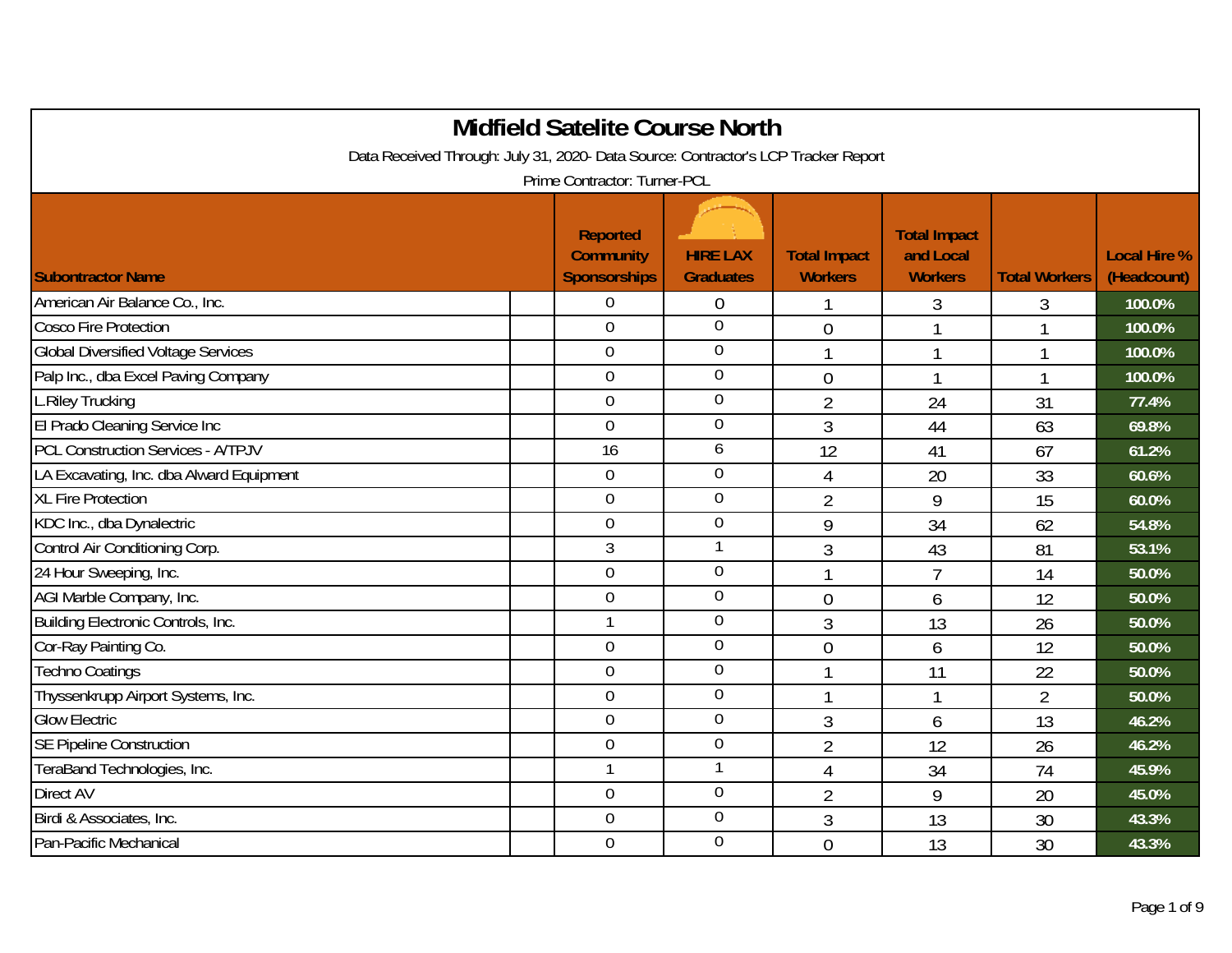| <b>Midfield Satelite Course North</b><br>Data Received Through: July 31, 2020- Data Source: Contractor's LCP Tracker Report<br>Prime Contractor: Turner-PCL |  |                                                     |                                     |                                       |                                                    |                      |                                    |  |  |  |  |
|-------------------------------------------------------------------------------------------------------------------------------------------------------------|--|-----------------------------------------------------|-------------------------------------|---------------------------------------|----------------------------------------------------|----------------------|------------------------------------|--|--|--|--|
| <b>Subontractor Name</b>                                                                                                                                    |  | Reported<br><b>Community</b><br><b>Sponsorships</b> | <b>HIRE LAX</b><br><b>Graduates</b> | <b>Total Impact</b><br><b>Workers</b> | <b>Total Impact</b><br>and Local<br><b>Workers</b> | <b>Total Workers</b> | <b>Local Hire %</b><br>(Headcount) |  |  |  |  |
| <b>SR BRAY LLC dba Power Plus</b>                                                                                                                           |  | $\overline{0}$                                      | $\Omega$                            |                                       | 3                                                  | 7                    | 42.9%                              |  |  |  |  |
| California Earth Transport, Inc.                                                                                                                            |  | $\overline{0}$                                      | $\overline{0}$                      | 19                                    | 84                                                 | 199                  | 42.2%                              |  |  |  |  |
| <b>Comet Electric</b>                                                                                                                                       |  | $\overline{0}$                                      | $\mathbf 0$                         | $\mathbf{1}$                          | 21                                                 | 50                   | 42.0%                              |  |  |  |  |
| GEC <sub>2</sub>                                                                                                                                            |  | $\mathbf 0$                                         | $\boldsymbol{0}$                    | 10                                    | 55                                                 | 131                  | 42.0%                              |  |  |  |  |
| Steve Bubalo Construction Co.                                                                                                                               |  | $\overline{2}$                                      | $\overline{0}$                      | $\overline{7}$                        | 18                                                 | 43                   | 41.9%                              |  |  |  |  |
| <b>Elite Terminal Services</b>                                                                                                                              |  | $\overline{0}$                                      | $\mathbf 0$                         | $\mathbf{1}$                          | 5                                                  | 12                   | 41.7%                              |  |  |  |  |
| Safe Scaffolding                                                                                                                                            |  | $\overline{0}$                                      | $\mathbf 0$                         | 5                                     | 15                                                 | 36                   | 41.7%                              |  |  |  |  |
| Diversified Production Services, Inc.                                                                                                                       |  |                                                     | $\mathbf{1}$                        | 5                                     | 16                                                 | 39                   | 41.0%                              |  |  |  |  |
| San-Mar Construction Co., Inc.                                                                                                                              |  | 3                                                   | $\boldsymbol{0}$                    | 5                                     | 39                                                 | 96                   | 40.6%                              |  |  |  |  |
| Apex Cabling Inc                                                                                                                                            |  | $\overline{0}$                                      | $\mathbf 0$                         | $\mathbf{1}$                          | $\overline{2}$                                     | 5                    | 40.0%                              |  |  |  |  |
| Bielski Specialty Services, Inc.                                                                                                                            |  | $\overline{0}$                                      | $\overline{0}$                      | $\overline{0}$                        | $\overline{2}$                                     | 5                    | 40.0%                              |  |  |  |  |
| Conti Corporation                                                                                                                                           |  | $\mathbf 0$                                         | $\mathbf 0$                         | $\overline{0}$                        | 6                                                  | 15                   | 40.0%                              |  |  |  |  |
| Smoke Guard California Inc.                                                                                                                                 |  | $\mathbf 0$                                         | $\mathbf 0$                         | 1                                     | $\overline{2}$                                     | 5                    | 40.0%                              |  |  |  |  |
| R&R Masonry, Inc.                                                                                                                                           |  | $\overline{0}$                                      | $\mathbf 0$                         | $\overline{2}$                        | 13                                                 | 33                   | 39.4%                              |  |  |  |  |
| CSI Electrical Contractors, Inc.                                                                                                                            |  | $\mathbf 0$                                         | $\overline{0}$                      | $\overline{2}$                        | $\overline{7}$                                     | 18                   | 38.9%                              |  |  |  |  |
| West Coast Firestopping, Inc.                                                                                                                               |  | $\mathbf 0$                                         | $\mathbf 0$                         | $\overline{2}$                        | $\overline{7}$                                     | 18                   | 38.9%                              |  |  |  |  |
| Murrco Construction, Inc.                                                                                                                                   |  | $\overline{2}$                                      | $\overline{0}$                      | $\overline{4}$                        | 24                                                 | 62                   | 38.7%                              |  |  |  |  |
| RJ&J Construction, Inc.                                                                                                                                     |  | $\mathbf 0$                                         | $\mathbf 0$                         | $\overline{4}$                        | 12                                                 | 31                   | 38.7%                              |  |  |  |  |
| Infinity Drywall Contracting, Inc.                                                                                                                          |  |                                                     | $\mathbf{1}$                        | $\overline{0}$                        | 5                                                  | 13                   | 38.5%                              |  |  |  |  |
| <b>Top End Constructors</b>                                                                                                                                 |  | $\overline{0}$                                      | $\mathbf 0$                         | $\overline{0}$                        | 19                                                 | 50                   | 38.0%                              |  |  |  |  |
| Alert Insulation Co., Inc.                                                                                                                                  |  | $\mathbf 0$                                         | $\mathbf 0$                         | $\mathbf{1}$                          | 9                                                  | 24                   | 37.5%                              |  |  |  |  |
| <b>Taft Electric Company</b>                                                                                                                                |  | $\mathbf 0$                                         | $\overline{0}$                      | $\overline{7}$                        | 25                                                 | 67                   | 37.3%                              |  |  |  |  |
| Morrow Meadows Corporation                                                                                                                                  |  | $\overline{0}$                                      | $\overline{0}$                      | 3                                     | 23                                                 | 62                   | 37.1%                              |  |  |  |  |
| PCL Construction B- Tunnel/Concrete                                                                                                                         |  | $\overline{0}$                                      | $\overline{0}$                      | 5                                     | 11                                                 | 30                   | 36.7%                              |  |  |  |  |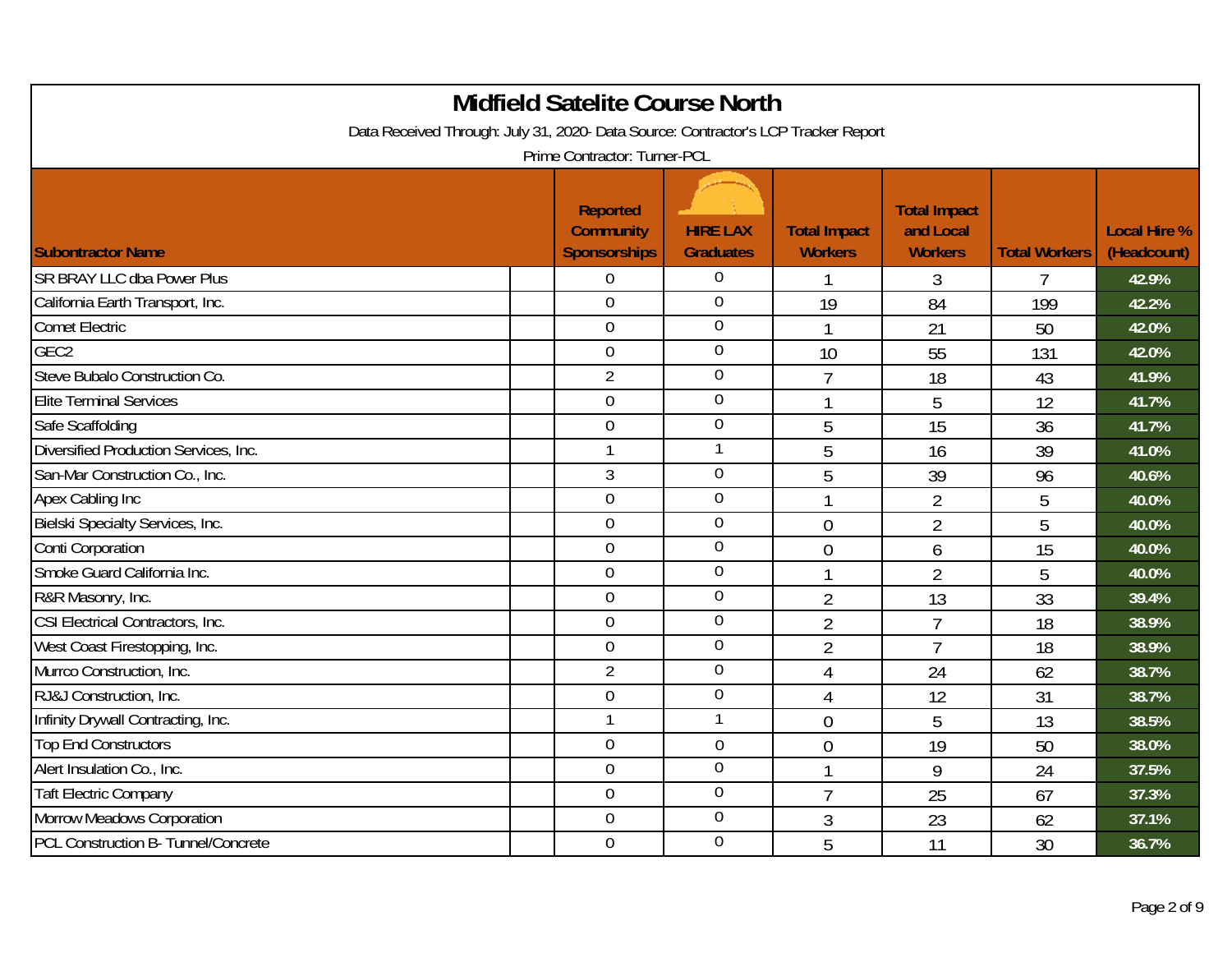| <b>Midfield Satelite Course North</b><br>Data Received Through: July 31, 2020- Data Source: Contractor's LCP Tracker Report |  |                                                     |                                     |                                       |                                                    |                      |                                    |  |  |  |
|-----------------------------------------------------------------------------------------------------------------------------|--|-----------------------------------------------------|-------------------------------------|---------------------------------------|----------------------------------------------------|----------------------|------------------------------------|--|--|--|
| Prime Contractor: Turner-PCL                                                                                                |  |                                                     |                                     |                                       |                                                    |                      |                                    |  |  |  |
| <b>Subontractor Name</b>                                                                                                    |  | Reported<br><b>Community</b><br><b>Sponsorships</b> | <b>HIRE LAX</b><br><b>Graduates</b> | <b>Total Impact</b><br><b>Workers</b> | <b>Total Impact</b><br>and Local<br><b>Workers</b> | <b>Total Workers</b> | <b>Local Hire %</b><br>(Headcount) |  |  |  |
| Blue Iron Foundations & Shoring LLC                                                                                         |  | 0                                                   | 0                                   | 2                                     | 4                                                  | 11                   | 36.4%                              |  |  |  |
| Environmental Construction Group, Inc.                                                                                      |  | $\overline{0}$                                      | $\overline{0}$                      |                                       | 12                                                 | 33                   | 36.4%                              |  |  |  |
| Crown Fence Co.                                                                                                             |  | $\overline{0}$                                      | $\mathbf 0$                         |                                       | 18                                                 | 50                   | 36.0%                              |  |  |  |
| <b>Tahlequah Steel</b>                                                                                                      |  | $\mathbf 0$                                         | $\overline{0}$                      | 5                                     | 18                                                 | 50                   | 36.0%                              |  |  |  |
| Borbon, Inc.                                                                                                                |  | $\mathbf 0$                                         | $\overline{0}$                      | 3                                     | 28                                                 | 79                   | 35.4%                              |  |  |  |
| Martinez Steel Corporation                                                                                                  |  | $\overline{0}$                                      | $\mathbf 0$                         |                                       | 29                                                 | 82                   | 35.4%                              |  |  |  |
| South Coast Specialty Construction                                                                                          |  |                                                     |                                     | $\overline{0}$                        | 6                                                  | 17                   | 35.3%                              |  |  |  |
| Vellutini Corp dba Royal Electric Company                                                                                   |  | $\mathbf 0$                                         | $\overline{0}$                      | $\overline{2}$                        | 13                                                 | 37                   | 35.1%                              |  |  |  |
| ISEC, Inc.                                                                                                                  |  |                                                     | 1                                   | 12                                    | 46                                                 | 132                  | 34.8%                              |  |  |  |
| Helix Electric, Inc.                                                                                                        |  |                                                     | $\mathbf{1}$                        | 20                                    | 116                                                | 333                  | 34.8%                              |  |  |  |
| NorthStar Contracting Group, Inc.                                                                                           |  | $\mathbf 0$                                         | $\overline{0}$                      | $\overline{0}$                        | 12                                                 | 35                   | 34.3%                              |  |  |  |
| Saddleback Waterproofing                                                                                                    |  | $\overline{0}$                                      | $\mathbf 0$                         | $\overline{2}$                        | 12                                                 | 35                   | 34.3%                              |  |  |  |
| Courtney Inc.                                                                                                               |  | $\overline{0}$                                      | $\overline{0}$                      | $\overline{0}$                        | 5                                                  | 15                   | 33.3%                              |  |  |  |
| <b>Granstrom Masonry Inc</b>                                                                                                |  | $\overline{0}$                                      | $\overline{0}$                      | $\overline{0}$                        | 8                                                  | 24                   | 33.3%                              |  |  |  |
| McDonough Construction Rentals, Inc.                                                                                        |  | $\mathbf 0$                                         | $\overline{0}$                      | 1                                     | 8                                                  | 24                   | 33.3%                              |  |  |  |
| Upland Contracting, Inc.                                                                                                    |  | $\mathbf 0$                                         | $\boldsymbol{0}$                    | $\overline{0}$                        | $\overline{2}$                                     | 6                    | 33.3%                              |  |  |  |
| Valley Waterproofing, Inc.                                                                                                  |  | $\overline{0}$                                      | $\overline{0}$                      | $\overline{0}$                        |                                                    | 3                    | 33.3%                              |  |  |  |
| Penhall Company                                                                                                             |  | $\mathbf 0$                                         | $\mathbf 0$                         | 3                                     | 29                                                 | 88                   | 33.0%                              |  |  |  |
| Muhlhauser Steel, Inc.                                                                                                      |  | $\mathbf 0$                                         | $\overline{0}$                      | 3                                     | 23                                                 | 70                   | 32.9%                              |  |  |  |
| <b>Concrete Coring Company</b>                                                                                              |  | $\overline{0}$                                      | $\mathbf 0$                         | 3                                     | 12                                                 | 37                   | 32.4%                              |  |  |  |
| <b>Granite Construction Company</b>                                                                                         |  | $\overline{4}$                                      |                                     | 27                                    | 123                                                | 386                  | 31.9%                              |  |  |  |
| Mike Zarp, Inc.                                                                                                             |  | $\mathbf 0$                                         | $\mathbf 0$                         | 3                                     | 13                                                 | 41                   | 31.7%                              |  |  |  |
| Gonsalves & Santucci dba Conco                                                                                              |  | 3                                                   |                                     | 14                                    | 115                                                | 364                  | 31.6%                              |  |  |  |
| Zolnay Insulation, Inc.                                                                                                     |  | $\mathbf 0$                                         | $\mathbf 0$                         | $\overline{0}$                        | 10                                                 | 32                   | 31.3%                              |  |  |  |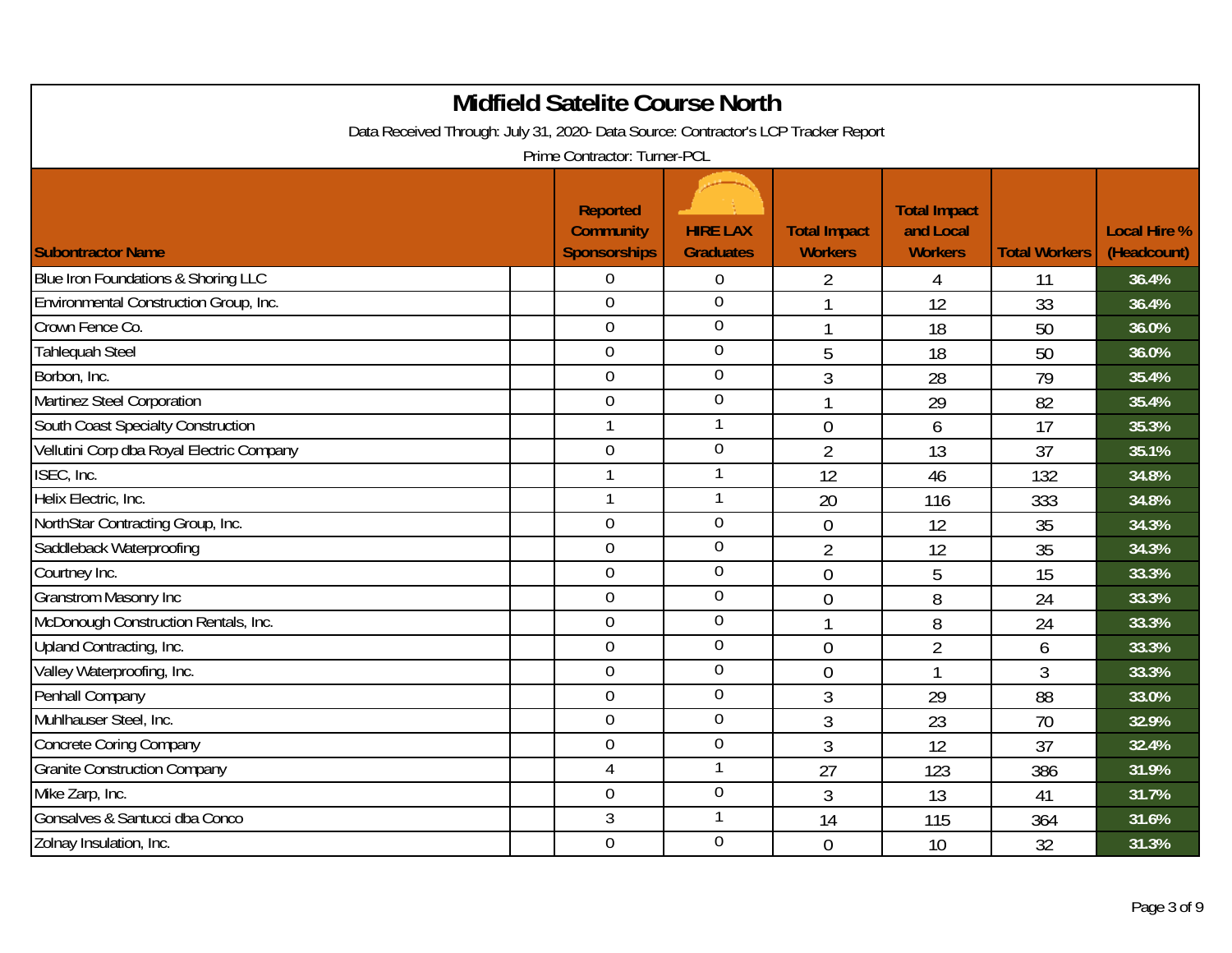| <b>Midfield Satelite Course North</b><br>Data Received Through: July 31, 2020- Data Source: Contractor's LCP Tracker Report<br>Prime Contractor: Turner-PCL |                                                     |                                     |                                       |                                                    |                      |                                    |  |  |  |  |
|-------------------------------------------------------------------------------------------------------------------------------------------------------------|-----------------------------------------------------|-------------------------------------|---------------------------------------|----------------------------------------------------|----------------------|------------------------------------|--|--|--|--|
| <b>Subontractor Name</b>                                                                                                                                    | Reported<br><b>Community</b><br><b>Sponsorships</b> | <b>HIRE LAX</b><br><b>Graduates</b> | <b>Total Impact</b><br><b>Workers</b> | <b>Total Impact</b><br>and Local<br><b>Workers</b> | <b>Total Workers</b> | <b>Local Hire %</b><br>(Headcount) |  |  |  |  |
| Premier Tile & Marble                                                                                                                                       | $\overline{0}$                                      | 0                                   |                                       | 12                                                 | 39                   | 30.8%                              |  |  |  |  |
| Silverado Tile and Stone, Inc.                                                                                                                              | $\overline{0}$                                      | $\overline{0}$                      | $\overline{0}$                        | $\overline{4}$                                     | 13                   | 30.8%                              |  |  |  |  |
| Sign Age Identity Systems, Inc.                                                                                                                             | $\mathbf 0$                                         | 0                                   | $\overline{2}$                        | $\overline{7}$                                     | 23                   | 30.4%                              |  |  |  |  |
| Malcolm Drilling Co., Inc.                                                                                                                                  | $\overline{0}$                                      | $\mathbf 0$                         | 4                                     | 20                                                 | 66                   | 30.3%                              |  |  |  |  |
| Alameda Construction Services, Inc.                                                                                                                         | $\mathbf 0$                                         | $\overline{0}$                      | 3                                     | 13                                                 | 43                   | 30.2%                              |  |  |  |  |
| <b>Gerdau Reinforcing Steel</b>                                                                                                                             | $\overline{4}$                                      | $\overline{0}$                      | 9                                     | 52                                                 | 173                  | 30.1%                              |  |  |  |  |
| Cowelco                                                                                                                                                     | $\mathbf{1}$                                        | $\overline{0}$                      | $\overline{2}$                        | 9                                                  | 30                   | 30.0%                              |  |  |  |  |
| Anning-Johnson Company                                                                                                                                      | $\mathbf{1}$                                        | $\overline{0}$                      | 5                                     | 16                                                 | 54                   | 29.6%                              |  |  |  |  |
| Best Contracting Services, Inc.                                                                                                                             | $\mathbf 0$                                         | 0                                   | 10                                    | 76                                                 | 257                  | 29.6%                              |  |  |  |  |
| Wolverine Fire Protection Co                                                                                                                                | $\overline{4}$                                      | $\overline{4}$                      | $\overline{7}$                        | 18                                                 | 61                   | 29.5%                              |  |  |  |  |
| McGuire Contracting, Inc.                                                                                                                                   | $\overline{2}$                                      | 1                                   | $\overline{7}$                        | 66                                                 | 224                  | 29.5%                              |  |  |  |  |
| Southwest Steel of California, Inc.                                                                                                                         | $\overline{0}$                                      | $\overline{0}$                      | 3                                     | 34                                                 | 116                  | 29.3%                              |  |  |  |  |
| Performance Contracting, Inc.                                                                                                                               | $\overline{0}$                                      | $\overline{0}$                      | 29                                    | 123                                                | 424                  | 29.0%                              |  |  |  |  |
| <b>Shoring Engineers</b>                                                                                                                                    | $\overline{0}$                                      | $\mathbf 0$                         | 5                                     | 42                                                 | 147                  | 28.6%                              |  |  |  |  |
| <b>NOR-CAL Pipeline Services</b>                                                                                                                            | $\overline{0}$                                      | 0                                   | $\overline{2}$                        | 20                                                 | 71                   | 28.2%                              |  |  |  |  |
| <b>Griffith Company</b>                                                                                                                                     | $\overline{2}$                                      | $\overline{0}$                      | 20                                    | 92                                                 | 330                  | 27.9%                              |  |  |  |  |
| Bagatelos Glass Systems, Inc.                                                                                                                               | $\mathfrak{Z}$                                      | 1                                   | $\mathbf{1}$                          | 13                                                 | 47                   | 27.7%                              |  |  |  |  |
| Karcher Interiors Systems, Inc.                                                                                                                             | $\overline{2}$                                      | $\overline{2}$                      | 1                                     | 6                                                  | 22                   | 27.3%                              |  |  |  |  |
| Rosendin Electric Inc                                                                                                                                       | $\overline{0}$                                      | $\overline{0}$                      | $\mathbf{1}$                          | 6                                                  | 22                   | 27.3%                              |  |  |  |  |
| Traffic Management, Inc.                                                                                                                                    | $\mathbf 0$                                         | $\mathbf 0$                         | $\overline{0}$                        | 6                                                  | 22                   | 27.3%                              |  |  |  |  |
| Bryton Engineering & Grading, Inc. dba Premiere                                                                                                             | $\mathbf 0$                                         | $\mathbf 0$                         | 1                                     | 10                                                 | 37                   | 27.0%                              |  |  |  |  |
| Signature Flooring, Inc.                                                                                                                                    | $\overline{0}$                                      | $\overline{0}$                      | $\mathbf{1}$                          | 14                                                 | 52                   | 26.9%                              |  |  |  |  |
| Coast Insulation Contractor, Inc. dba Coast Building Products                                                                                               | $\overline{0}$                                      | 0                                   | $\overline{0}$                        | 6                                                  | 23                   | 26.1%                              |  |  |  |  |
| A Power Sweeping, Inc.                                                                                                                                      | $\overline{0}$                                      | 0                                   | $\overline{0}$                        | -1                                                 | 4                    | 25.0%                              |  |  |  |  |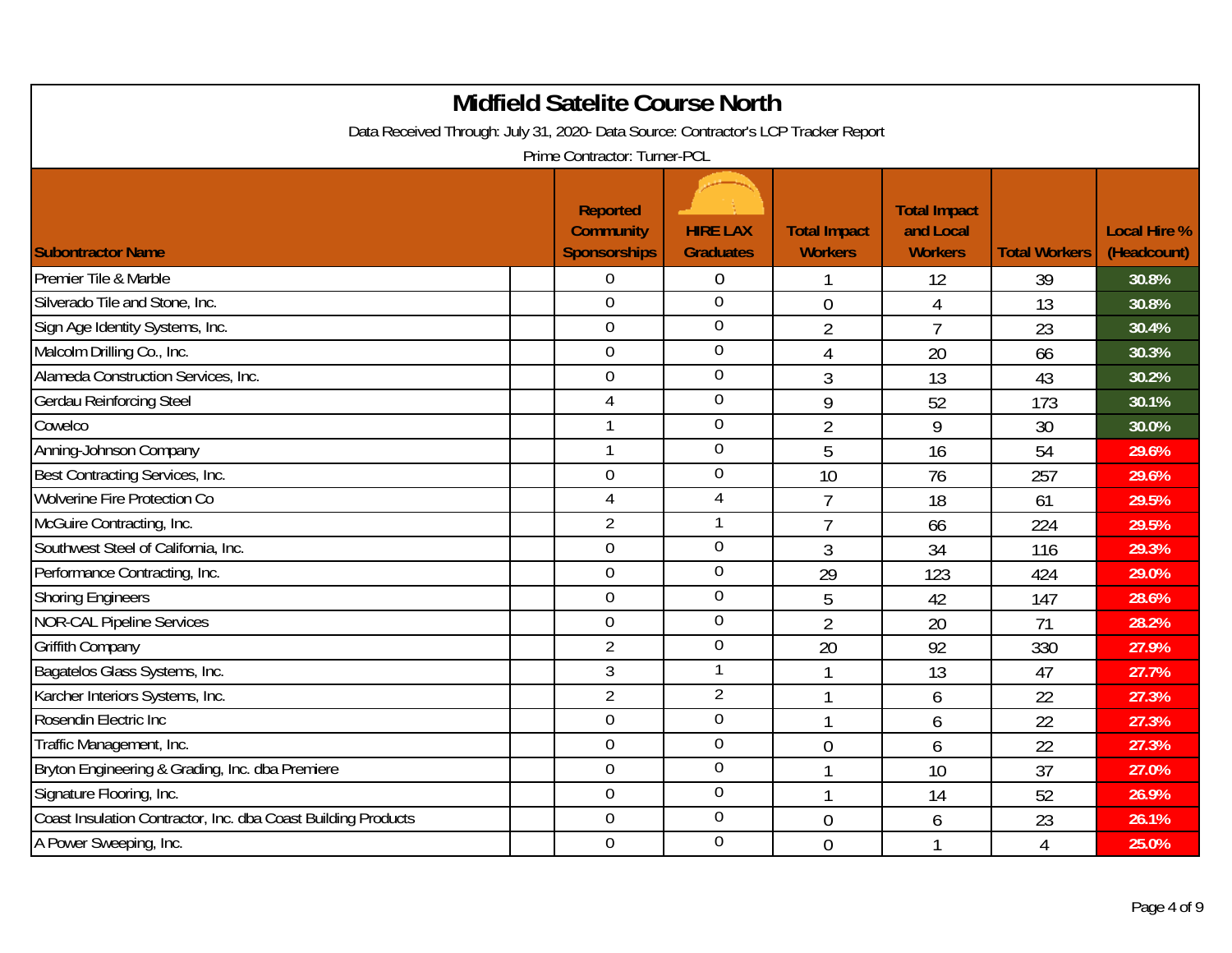| <b>Midfield Satelite Course North</b><br>Data Received Through: July 31, 2020- Data Source: Contractor's LCP Tracker Report<br>Prime Contractor: Turner-PCL |  |                                                     |                                     |                                       |                                                    |                      |                                    |  |  |  |
|-------------------------------------------------------------------------------------------------------------------------------------------------------------|--|-----------------------------------------------------|-------------------------------------|---------------------------------------|----------------------------------------------------|----------------------|------------------------------------|--|--|--|
| <b>Subontractor Name</b>                                                                                                                                    |  | Reported<br><b>Community</b><br><b>Sponsorships</b> | <b>HIRE LAX</b><br><b>Graduates</b> | <b>Total Impact</b><br><b>Workers</b> | <b>Total Impact</b><br>and Local<br><b>Workers</b> | <b>Total Workers</b> | <b>Local Hire %</b><br>(Headcount) |  |  |  |
| <b>Brady Company</b>                                                                                                                                        |  | $\overline{0}$                                      | $\overline{0}$                      | 2                                     | 10                                                 | 40                   | 25.0%                              |  |  |  |
| Corradini Corp                                                                                                                                              |  | $\overline{0}$                                      | $\overline{0}$                      | $\mathbf{1}$                          | $\overline{7}$                                     | 28                   | 25.0%                              |  |  |  |
| <b>Farwest Insulation Contracting</b>                                                                                                                       |  | $\overline{0}$                                      | $\mathbf 0$                         | $\overline{2}$                        | 3                                                  | 12                   | 25.0%                              |  |  |  |
| <b>JLS Concrete Pumping</b>                                                                                                                                 |  | $\mathbf 0$                                         | $\mathbf 0$                         | $\overline{0}$                        | $\overline{2}$                                     | 8                    | 25.0%                              |  |  |  |
| Kellar Sweeping, Inc.                                                                                                                                       |  | $\mathbf 0$                                         | $\mathbf 0$                         | $\overline{0}$                        | 1                                                  | $\overline{4}$       | 25.0%                              |  |  |  |
| <b>LNA Concrete Structures, Inc.</b>                                                                                                                        |  | $\mathbf 0$                                         | $\mathbf 0$                         | 3                                     | 8                                                  | 32                   | 25.0%                              |  |  |  |
| Machado & Sons Construction, Inc.                                                                                                                           |  | $\overline{0}$                                      | $\mathbf 0$                         | 1                                     | $\overline{2}$                                     | 8                    | 25.0%                              |  |  |  |
| Merli Concrete Pumping                                                                                                                                      |  | $\mathbf 0$                                         | $\mathbf 0$                         | $\overline{0}$                        | 5                                                  | 20                   | 25.0%                              |  |  |  |
| Northwest Excavating, Inc.                                                                                                                                  |  | $\mathbf 0$                                         | $\mathbf 0$                         | $\overline{0}$                        |                                                    | $\overline{4}$       | 25.0%                              |  |  |  |
| Otis Elevator Company                                                                                                                                       |  | $\overline{0}$                                      | $\overline{0}$                      | $\overline{4}$                        | 32                                                 | 128                  | 25.0%                              |  |  |  |
| <b>PG Cutting Services</b>                                                                                                                                  |  | 1                                                   | $\mathbf 0$                         | $\overline{0}$                        | $\overline{2}$                                     | 8                    | 25.0%                              |  |  |  |
| Sterndahl Enterprises, Inc.                                                                                                                                 |  | $\mathbf 0$                                         | $\mathbf 0$                         | $\overline{2}$                        | 10                                                 | 40                   | 25.0%                              |  |  |  |
| Throop Lightweight Fill, Inc.                                                                                                                               |  | $\overline{0}$                                      | $\mathbf 0$                         | $\overline{0}$                        |                                                    | $\overline{4}$       | 25.0%                              |  |  |  |
| W.A. Rasic Construction Company, Inc.                                                                                                                       |  | $\overline{0}$                                      | $\overline{0}$                      | $\overline{0}$                        | $\overline{2}$                                     | 8                    | 25.0%                              |  |  |  |
| Zefiro Corporation                                                                                                                                          |  | $\overline{0}$                                      | $\mathbf 0$                         | $\overline{0}$                        | $\overline{2}$                                     | 8                    | 25.0%                              |  |  |  |
| Limbach Company LC                                                                                                                                          |  | $\mathbf 0$                                         | $\boldsymbol{0}$                    | 6                                     | 44                                                 | 179                  | 24.6%                              |  |  |  |
| Blois Construction, Inc.                                                                                                                                    |  | $\overline{2}$                                      | 1                                   | 3                                     | 14                                                 | 59                   | 23.7%                              |  |  |  |
| Commercial Scaffolding of CA, Inc.                                                                                                                          |  | $\overline{0}$                                      | $\mathbf 0$                         | $\overline{0}$                        | $\overline{7}$                                     | 30                   | 23.3%                              |  |  |  |
| Karcher Insulation, Inc.                                                                                                                                    |  | $\overline{0}$                                      | $\mathbf 0$                         | 1                                     | 3                                                  | 13                   | 23.1%                              |  |  |  |
| Allied Steel Co., Inc.                                                                                                                                      |  |                                                     | 1                                   | 4                                     | 20                                                 | 87                   | 23.0%                              |  |  |  |
| <b>Schuff Steel</b>                                                                                                                                         |  | $\overline{4}$                                      | 1                                   | 9                                     | 46                                                 | 204                  | 22.5%                              |  |  |  |
| <b>Applied Engineering Concepts</b>                                                                                                                         |  | $\mathbf 0$                                         | $\boldsymbol{0}$                    | $\overline{0}$                        | $\overline{2}$                                     | 9                    | 22.2%                              |  |  |  |
| <b>Clevland Marble LP</b>                                                                                                                                   |  | $\overline{0}$                                      | $\mathbf 0$                         | $\overline{0}$                        | $\overline{7}$                                     | 32                   | 21.9%                              |  |  |  |
| <b>Austin Enterprise</b>                                                                                                                                    |  | $\mathbf 0$                                         | $\mathbf 0$                         | $\overline{0}$                        | 13                                                 | 61                   | 21.3%                              |  |  |  |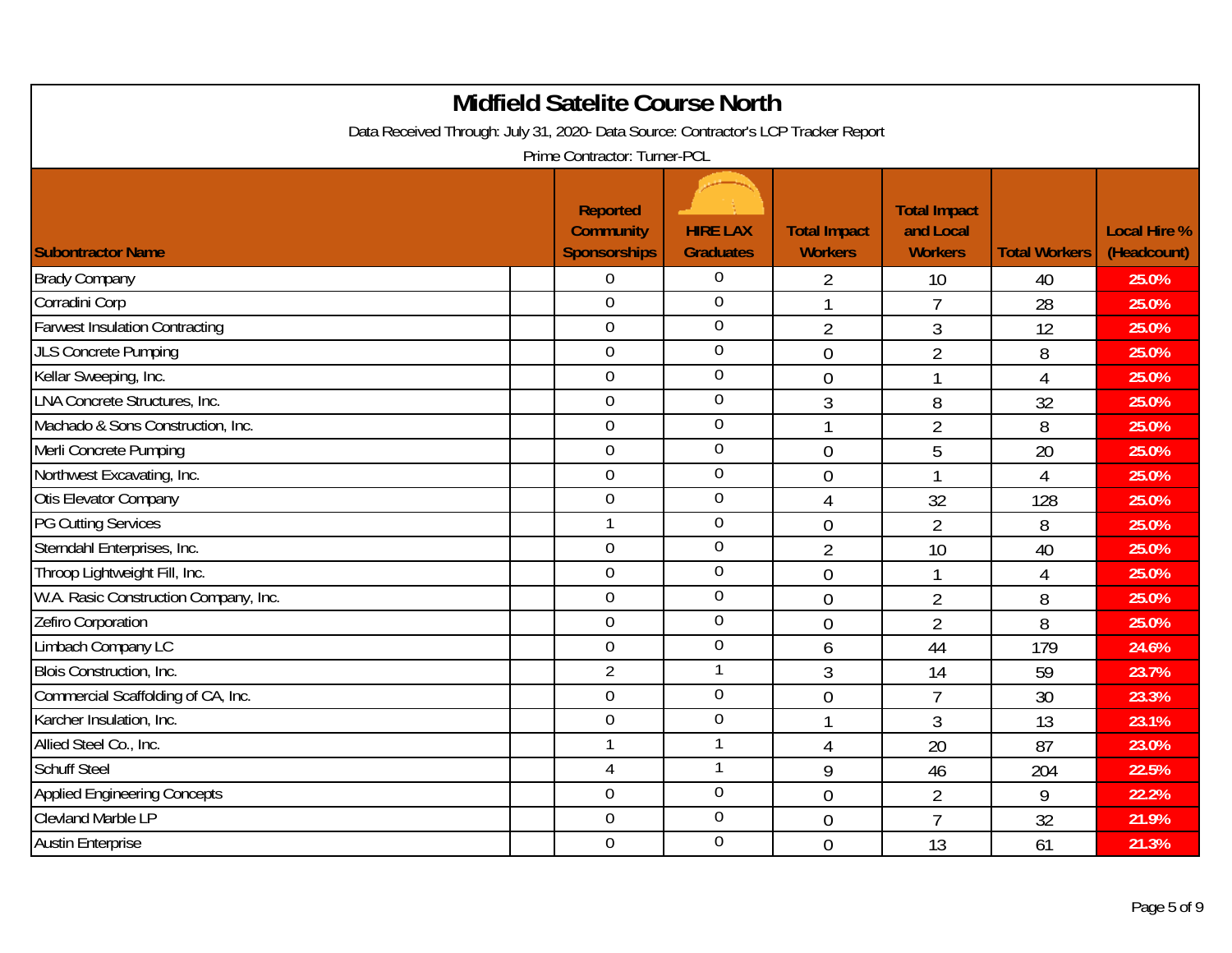| <b>Midfield Satelite Course North</b><br>Data Received Through: July 31, 2020- Data Source: Contractor's LCP Tracker Report<br>Prime Contractor: Turner-PCL |            |                                                     |                                     |                                       |                                                    |                      |                                    |  |  |
|-------------------------------------------------------------------------------------------------------------------------------------------------------------|------------|-----------------------------------------------------|-------------------------------------|---------------------------------------|----------------------------------------------------|----------------------|------------------------------------|--|--|
| <b>Subontractor Name</b>                                                                                                                                    |            | Reported<br><b>Community</b><br><b>Sponsorships</b> | <b>HIRE LAX</b><br><b>Graduates</b> | <b>Total Impact</b><br><b>Workers</b> | <b>Total Impact</b><br>and Local<br><b>Workers</b> | <b>Total Workers</b> | <b>Local Hire %</b><br>(Headcount) |  |  |
| Conco Pumping, Inc.                                                                                                                                         |            |                                                     | $\overline{0}$                      |                                       |                                                    | 34                   | 20.6%                              |  |  |
| Air Conditioning Control Systems, Inc.                                                                                                                      |            | $\overline{0}$                                      | $\overline{0}$                      | $\overline{0}$                        |                                                    | 5                    | 20.0%                              |  |  |
| Bill Carr Surveys, Inc.                                                                                                                                     |            | $\overline{0}$                                      | $\mathbf 0$                         | $\overline{0}$                        | 1                                                  | 5                    | 20.0%                              |  |  |
| Siemens Industry Inc                                                                                                                                        |            | $\mathbf 0$                                         | $\mathbf 0$                         | $\overline{0}$                        | 1                                                  | 5                    | 20.0%                              |  |  |
| TechCorr USA Management, LLC                                                                                                                                |            | $\mathbf 0$                                         | $\mathbf 0$                         | $\overline{0}$                        | 1                                                  | 5                    | 20.0%                              |  |  |
| GeoDesign, Inc.                                                                                                                                             |            | $\mathbf 0$                                         | $\mathbf 0$                         | $\overline{2}$                        | 3                                                  | 16                   | 18.8%                              |  |  |
| Crown Corr, Inc.                                                                                                                                            |            | $\overline{0}$                                      | $\mathbf 0$                         | $\overline{2}$                        | 8                                                  | 43                   | 18.6%                              |  |  |
| <b>Orange County Plastering Company</b>                                                                                                                     |            | $\mathbf{1}$                                        | $\mathbf{1}$                        | 5                                     | 12                                                 | 67                   | 17.9%                              |  |  |
| Bigge Crane and Rigging Co.                                                                                                                                 |            | $\mathbf 0$                                         | $\mathbf 0$                         | $\overline{2}$                        | 3                                                  | 17                   | 17.6%                              |  |  |
| <b>Connor Concrete Cutting and Coring</b>                                                                                                                   |            | $\overline{0}$                                      | $\boldsymbol{0}$                    | 1                                     | 3                                                  | 17                   | 17.6%                              |  |  |
| Pacific Waterproofing & Restoration                                                                                                                         |            | $\mathbf 0$                                         | $\mathbf 0$                         | $\overline{0}$                        | $\overline{3}$                                     | 17                   | 17.6%                              |  |  |
| Vertical Access, Inc.                                                                                                                                       |            | $\mathbf 0$                                         | $\mathbf 0$                         | 1                                     | 10                                                 | 59                   | 16.9%                              |  |  |
| KM3N-B dba Terra-Petra                                                                                                                                      |            | $\overline{0}$                                      | $\mathbf 0$                         | $\overline{0}$                        |                                                    | 6                    | 16.7%                              |  |  |
| Nold's Equipment                                                                                                                                            |            | $\mathbf 0$                                         | $\overline{0}$                      | 1                                     | 1                                                  | 6                    | 16.7%                              |  |  |
| Service West                                                                                                                                                |            | $\overline{0}$                                      | $\mathbf 0$                         | $\mathbf{1}$                          | $\overline{2}$                                     | 12                   | 16.7%                              |  |  |
| Travertine, Inc.                                                                                                                                            | <b>NEW</b> | $\overline{0}$                                      | $\boldsymbol{0}$                    | $\overline{0}$                        | 1                                                  | 6                    | 16.7%                              |  |  |
| RMA Group, Inc.                                                                                                                                             |            | $\mathbf 0$                                         | $\overline{0}$                      | 1                                     | 6                                                  | 37                   | 16.2%                              |  |  |
| Martin Bros./Marcowall, Inc.                                                                                                                                |            | $\mathbf 0$                                         | $\mathbf 0$                         | $\mathbf{1}$                          | 3                                                  | 20                   | 15.0%                              |  |  |
| Sequoia Consultants Inc                                                                                                                                     |            | $\overline{0}$                                      | $\mathbf 0$                         | $\overline{0}$                        | 4                                                  | 27                   | 14.8%                              |  |  |
| Rouch Rebar, Inc.                                                                                                                                           |            | $\overline{0}$                                      | $\mathbf 0$                         | $\overline{0}$                        |                                                    | $\overline{7}$       | 14.3%                              |  |  |
| RR Leonard Company                                                                                                                                          |            | $\mathbf 0$                                         | $\overline{0}$                      | $\overline{0}$                        | 1                                                  | $\overline{7}$       | 14.3%                              |  |  |
| Murray Company                                                                                                                                              |            | $\mathbf 0$                                         | $\boldsymbol{0}$                    | $\mathbf{1}$                          | 12                                                 | 95                   | 12.6%                              |  |  |
| Ampco North, Inc.                                                                                                                                           |            | $\overline{0}$                                      | $\mathbf 0$                         | $\overline{0}$                        |                                                    | 8                    | 12.5%                              |  |  |
| RJ Lalonde, Inc.                                                                                                                                            |            | $\mathbf 0$                                         | $\mathbf 0$                         | $\overline{2}$                        | $\overline{2}$                                     | 16                   | 12.5%                              |  |  |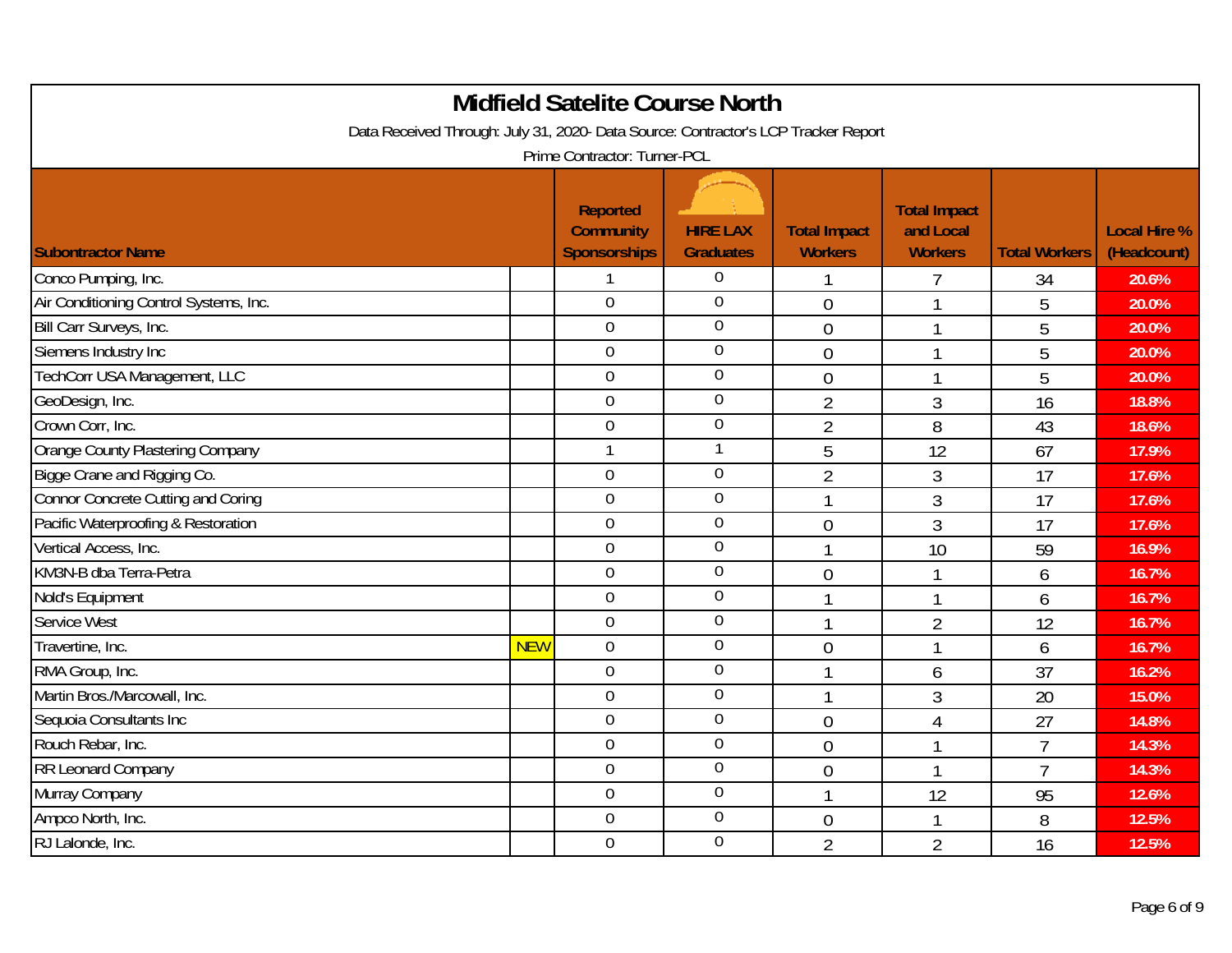| <b>Midfield Satelite Course North</b><br>Data Received Through: July 31, 2020- Data Source: Contractor's LCP Tracker Report<br>Prime Contractor: Turner-PCL |            |                                                            |                                     |                                       |                                                    |                      |                                    |  |  |
|-------------------------------------------------------------------------------------------------------------------------------------------------------------|------------|------------------------------------------------------------|-------------------------------------|---------------------------------------|----------------------------------------------------|----------------------|------------------------------------|--|--|
| <b>Subontractor Name</b>                                                                                                                                    |            | <b>Reported</b><br><b>Community</b><br><b>Sponsorships</b> | <b>HIRE LAX</b><br><b>Graduates</b> | <b>Total Impact</b><br><b>Workers</b> | <b>Total Impact</b><br>and Local<br><b>Workers</b> | <b>Total Workers</b> | <b>Local Hire %</b><br>(Headcount) |  |  |
| United Riggers & Erectors, Inc.                                                                                                                             |            | $\mathbf 0$                                                | $\Omega$                            | $\overline{0}$                        | 4                                                  | 33                   | 12.1%                              |  |  |
| Martin Integrated                                                                                                                                           |            | $\overline{0}$                                             | $\mathbf 0$                         | $\overline{0}$                        | 6                                                  | 50                   | 12.0%                              |  |  |
| Pfeiler & Associates Engineers, Inc.                                                                                                                        |            | $\overline{0}$                                             | $\overline{0}$                      | $\overline{0}$                        | $\overline{2}$                                     | 17                   | 11.8%                              |  |  |
| Power One LLC                                                                                                                                               |            | $\mathbf 0$                                                | $\mathbf 0$                         | -1                                    | 1                                                  | 10                   | 10.0%                              |  |  |
| <b>Integrity Rebar Placers</b>                                                                                                                              |            | $\mathbf 0$                                                | $\mathbf 0$                         | $\overline{0}$                        | $\overline{2}$                                     | 21                   | 9.5%                               |  |  |
| <b>Badger Daylighting</b>                                                                                                                                   |            | $\overline{0}$                                             | $\mathbf 0$                         | $\overline{0}$                        | 3                                                  | 33                   | 9.1%                               |  |  |
| J.R. Construction                                                                                                                                           |            | $\overline{0}$                                             | $\mathbf 0$                         | $\overline{0}$                        |                                                    | 11                   | 9.1%                               |  |  |
| <b>Bragg Crane Service</b>                                                                                                                                  |            | $\mathbf 0$                                                | $\mathbf 0$                         | $\overline{2}$                        | 9                                                  | 105                  | 8.6%                               |  |  |
| Doty Bros. Construction Co.                                                                                                                                 |            | $\mathbf 0$                                                | $\overline{0}$                      | 1                                     |                                                    | 12                   | 8.3%                               |  |  |
| G and S Mechanical USA, Inc.                                                                                                                                |            | $\overline{0}$                                             | $\mathbf 0$                         | $\overline{0}$                        | 1                                                  | 12                   | 8.3%                               |  |  |
| Savala Equipment Company, Inc.                                                                                                                              |            | $\mathbf 0$                                                | $\mathbf 0$                         | $\overline{0}$                        | $\overline{2}$                                     | 27                   | 7.4%                               |  |  |
| Reliable Construction Services, LLC                                                                                                                         |            | $\mathbf 0$                                                | $\overline{0}$                      | $\overline{0}$                        |                                                    | 15                   | 6.7%                               |  |  |
| Socal Pacific Construction Corp. dba National Coating & Lining Co.                                                                                          |            | $\overline{0}$                                             | $\mathbf 0$                         |                                       |                                                    | 15                   | 6.7%                               |  |  |
| Maxim Crane Works                                                                                                                                           |            | $\mathbf 0$                                                | $\overline{0}$                      | $\overline{0}$                        |                                                    | 31                   | 3.2%                               |  |  |
| Crane Rental Service, Inc.                                                                                                                                  |            | $\overline{0}$                                             | $\mathbf 0$                         | $\overline{0}$                        | 1                                                  | 44                   | 2.3%                               |  |  |
| Addison Equipment Rental                                                                                                                                    |            | $\overline{0}$                                             | $\boldsymbol{0}$                    | $\overline{0}$                        | $\overline{0}$                                     | $\overline{4}$       | 0.0%                               |  |  |
| Adkan Engineers dba Adkison Engineers, Inc.                                                                                                                 | <b>NEW</b> | $\mathbf 0$                                                | $\overline{0}$                      | $\overline{0}$                        | $\overline{0}$                                     | $\overline{2}$       | 0.0%                               |  |  |
| Antigo Construction, Inc.                                                                                                                                   |            | $\overline{0}$                                             | $\overline{0}$                      | $\overline{0}$                        | $\overline{0}$                                     | $\overline{2}$       | 0.0%                               |  |  |
| ARS Construction Services, Inc. dba Concrete Cutting IntL.                                                                                                  |            | $\overline{0}$                                             | $\mathbf 0$                         | $\overline{0}$                        | $\overline{0}$                                     | $\overline{2}$       | 0.0%                               |  |  |
| Ayala Boring, Inc.                                                                                                                                          |            | $\overline{0}$                                             | 0                                   | $\overline{0}$                        | $\overline{0}$                                     | 11                   | 0.0%                               |  |  |
| <b>B &amp; I Equipment Rental</b>                                                                                                                           |            | $\mathbf 0$                                                | $\overline{0}$                      | $\overline{0}$                        | $\overline{0}$                                     | $\mathbf{1}$         | 0.0%                               |  |  |
| <b>BHC Crane, LLC</b>                                                                                                                                       |            | $\mathbf 0$                                                | $\boldsymbol{0}$                    | $\overline{0}$                        | $\overline{0}$                                     | 18                   | 0.0%                               |  |  |
| Cascade Drilling, LP                                                                                                                                        |            | $\overline{0}$                                             | 0                                   | $\overline{0}$                        | $\overline{0}$                                     | 5                    | 0.0%                               |  |  |
| <b>CATTRAC Construction</b>                                                                                                                                 |            | $\mathbf 0$                                                | $\mathbf 0$                         | $\overline{0}$                        | $\theta$                                           |                      | 0.0%                               |  |  |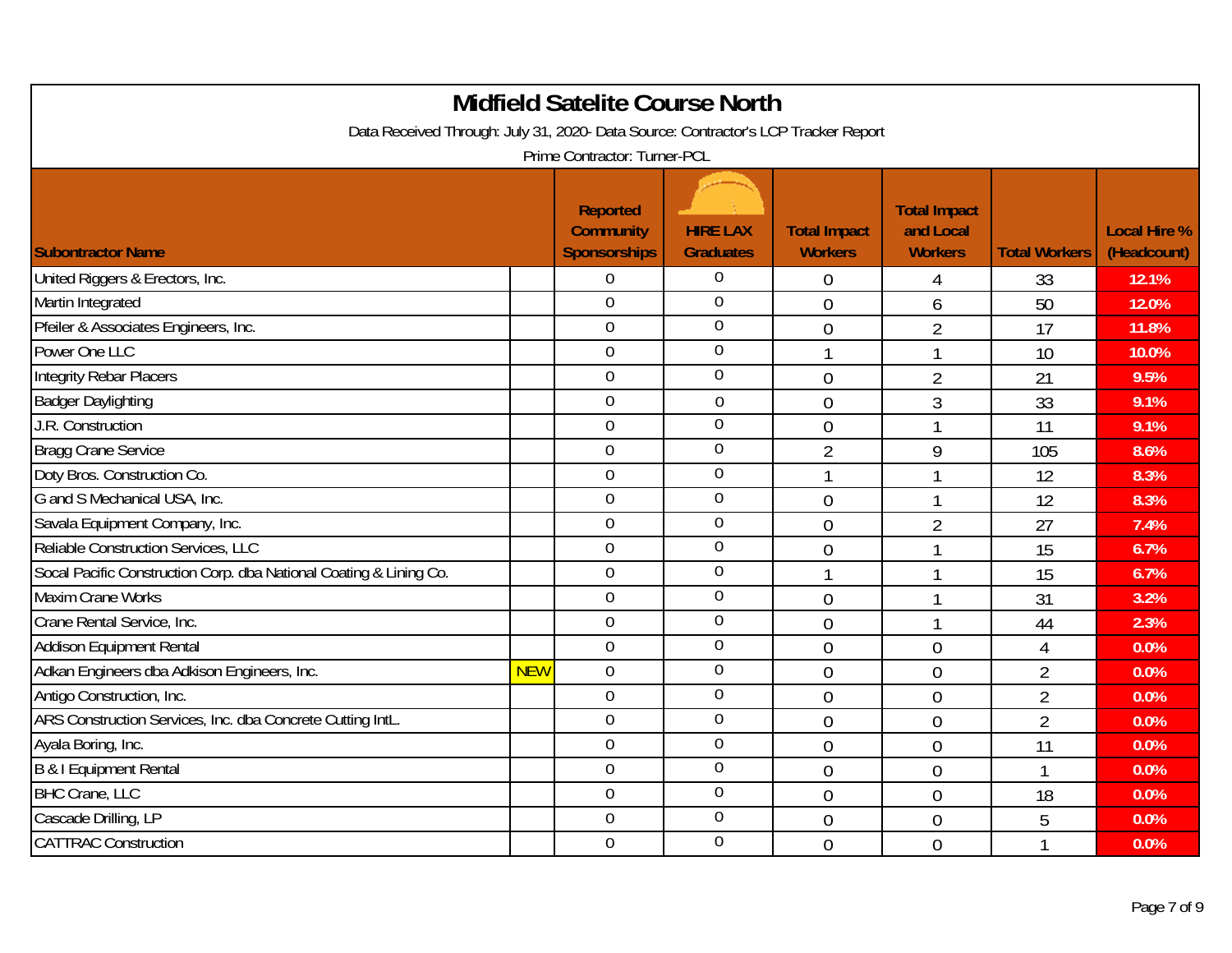| <b>Midfield Satelite Course North</b><br>Data Received Through: July 31, 2020- Data Source: Contractor's LCP Tracker Report |  |                                                            |                                     |                                       |                                                    |                      |                                    |  |  |  |
|-----------------------------------------------------------------------------------------------------------------------------|--|------------------------------------------------------------|-------------------------------------|---------------------------------------|----------------------------------------------------|----------------------|------------------------------------|--|--|--|
| Prime Contractor: Turner-PCL                                                                                                |  |                                                            |                                     |                                       |                                                    |                      |                                    |  |  |  |
| <b>Subontractor Name</b>                                                                                                    |  | <b>Reported</b><br><b>Community</b><br><b>Sponsorships</b> | <b>HIRE LAX</b><br><b>Graduates</b> | <b>Total Impact</b><br><b>Workers</b> | <b>Total Impact</b><br>and Local<br><b>Workers</b> | <b>Total Workers</b> | <b>Local Hire %</b><br>(Headcount) |  |  |  |
| Cell Crete Corporation Inc                                                                                                  |  | $\overline{0}$                                             | $\theta$                            | $\overline{0}$                        | $\overline{0}$                                     | 8                    | 0.0%                               |  |  |  |
| Century Sweeping, Inc.                                                                                                      |  | $\mathbf 0$                                                | $\overline{0}$                      | $\overline{0}$                        | $\overline{0}$                                     | 3                    | 0.0%                               |  |  |  |
| Cindy Trump Inc., dba Lindy's Cold Planing                                                                                  |  | $\overline{0}$                                             | $\overline{0}$                      | $\mathbf 0$                           | $\mathbf 0$                                        | $\overline{2}$       | 0.0%                               |  |  |  |
| Cochran Inc., dba DAS Simplified                                                                                            |  | $\overline{0}$                                             | $\overline{0}$                      | $\overline{0}$                        | $\overline{0}$                                     | 1                    | 0.0%                               |  |  |  |
| D7 Consulting Inc.                                                                                                          |  | $\mathbf 0$                                                | $\overline{0}$                      | $\overline{0}$                        | $\overline{0}$                                     | 6                    | 0.0%                               |  |  |  |
| Dean's Certified Welding, Inc.                                                                                              |  | $\overline{0}$                                             | $\overline{0}$                      | $\mathbf 0$                           | $\mathbf 0$                                        | 19                   | 0.0%                               |  |  |  |
| <b>DSM Construction Inc.</b>                                                                                                |  | $\overline{0}$                                             | $\overline{0}$                      | $\overline{0}$                        | $\overline{0}$                                     | 3                    | 0.0%                               |  |  |  |
| <b>ECCO Equipment Corporation</b>                                                                                           |  | $\mathbf 0$                                                | $\overline{0}$                      | $\overline{0}$                        | $\overline{0}$                                     | $\mathbf{1}$         | 0.0%                               |  |  |  |
| <b>Electro Construction Corp</b>                                                                                            |  | $\mathbf 0$                                                | $\overline{0}$                      | $\theta$                              | $\mathbf 0$                                        | 5                    | 0.0%                               |  |  |  |
| <b>Exsell Sales Associates Inc.</b>                                                                                         |  | $\overline{0}$                                             | $\overline{0}$                      | $\overline{0}$                        | $\overline{0}$                                     | 4                    | 0.0%                               |  |  |  |
| FasTrack Rentals, Inc.                                                                                                      |  | $\mathbf 0$                                                | $\overline{0}$                      | $\overline{0}$                        | $\overline{0}$                                     | $\overline{2}$       | 0.0%                               |  |  |  |
| Fine Grade Equipment, Inc.                                                                                                  |  | $\overline{0}$                                             | $\overline{0}$                      | $\mathbf 0$                           | $\mathbf 0$                                        | 11                   | 0.0%                               |  |  |  |
| G&F Concrete Cutting, Inc.                                                                                                  |  | $\overline{0}$                                             | $\overline{0}$                      | $\overline{0}$                        | $\overline{0}$                                     | 1                    | 0.0%                               |  |  |  |
| G.B.H. Enterprises, Inc.                                                                                                    |  | $\overline{0}$                                             | $\overline{0}$                      | $\overline{0}$                        | $\overline{0}$                                     | 3                    | 0.0%                               |  |  |  |
| Golden State Boring & Pipe Jacking, Inc.                                                                                    |  | $\mathbf 0$                                                | $\overline{0}$                      | $\mathbf 0$                           | $\mathbf 0$                                        | $\overline{4}$       | 0.0%                               |  |  |  |
| <b>Griffin Contract Dewatering, LLC</b>                                                                                     |  | $\mathbf 0$                                                | $\overline{0}$                      | $\theta$                              | $\theta$                                           | 5                    | 0.0%                               |  |  |  |
| <b>HMT Electric Inc</b>                                                                                                     |  | $\overline{0}$                                             | 0                                   | $\overline{0}$                        | $\overline{0}$                                     | 3                    | 0.0%                               |  |  |  |
| <b>Hydraulic Crane LLC</b>                                                                                                  |  | $\mathbf 0$                                                | $\overline{0}$                      | $\overline{0}$                        | $\overline{0}$                                     | 6                    | 0.0%                               |  |  |  |
| <b>JLM</b> Installation                                                                                                     |  | $\mathbf 0$                                                | $\overline{0}$                      | $\overline{0}$                        | $\overline{0}$                                     | 1                    | 0.0%                               |  |  |  |
| Karcher Firestopping, Inc.                                                                                                  |  | $\overline{0}$                                             | $\mathbf 0$                         | $\overline{0}$                        | $\mathbf 0$                                        | $\mathbf{1}$         | 0.0%                               |  |  |  |
| Koppl Pipeline Services, Inc.                                                                                               |  | $\mathbf 0$                                                | $\overline{0}$                      | $\overline{0}$                        | $\overline{0}$                                     | $\overline{4}$       | 0.0%                               |  |  |  |
| L2 Specialties, Inc                                                                                                         |  | $\mathbf 0$                                                | $\overline{0}$                      | $\mathbf 0$                           | $\overline{0}$                                     | 5                    | 0.0%                               |  |  |  |
| Matt Chlor, Inc.                                                                                                            |  | $\overline{0}$                                             | $\overline{0}$                      | $\overline{0}$                        | $\overline{0}$                                     | 5                    | 0.0%                               |  |  |  |
| MB Professional Service, Inc.                                                                                               |  | $\mathbf 0$                                                | $\overline{0}$                      | $\overline{0}$                        | $\overline{0}$                                     | 8                    | 0.0%                               |  |  |  |